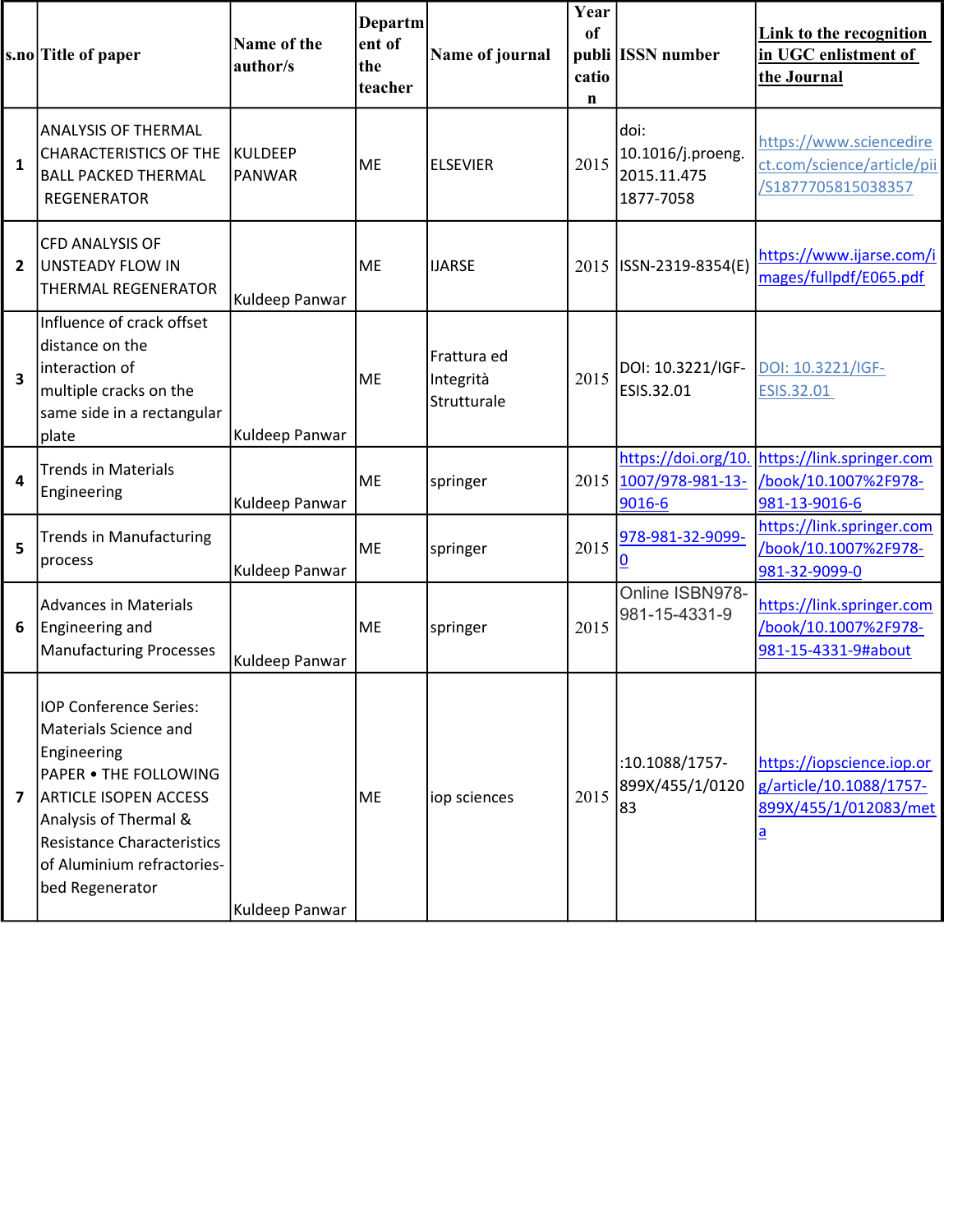| 8  | \$QDO\VLVRI7KHUPDO&K<br>DUDFWHULVWLFVRI7KH<br>%DOO3DFNHG7KHUPDO<br><b>5HJHQHUDWRU</b>                                                                                                | Kuldeep Panwar               | <b>ME</b>  | <b>ELSEVIER</b>    |      | 2015 1877-7058               | https://pdf.sciencedirect<br>assets.com/278653/1-<br>$s2.0 -$<br>S1877705815X0035X/1-<br>$s2.0 -$<br>S1877705815038357/mai<br>n.pdf?X-Amz-Security-<br>Token=IQoJb3JpZ2luX2Vj<br>EHAaCXVzLWVhc3QtMSJ<br>HMEUCIEitGfWWfTVXY4L<br>W1Tbzyg72LW35g9Weru<br>wjp9Cb4wCBAiEAywzIH%<br>2BX8LY2KvOMCDcixPWy<br>3i5jcoRLuu%2FLxI9IlcFwq<br>vQMIif%2F%2F%2F%2F%<br>2F%2F%2F%2F%2F%2FAR<br>ADGgwwNTkwMDM1ND<br>Y4NjUiDLQpkx6rBiC2zk30<br>tyqRA3LiHVM0nKmhhSu<br>UTOEUt%2Fr9awYUikpKq<br>oHqgoSmrf04yEDZFwWS<br>GF7CSI1hLpkB1X7Llu7M<br>W4XwW7s4bdTq4qIXooP<br>WePal%2B5P7vMQhgtwJ<br>3YjioTIDqgEVJexQcl9IIY7Y<br>HbPhgyZ9sIU1a0Po1Visg<br>V2ZVJHrH3MG1EOLyUqY |
|----|--------------------------------------------------------------------------------------------------------------------------------------------------------------------------------------|------------------------------|------------|--------------------|------|------------------------------|---------------------------------------------------------------------------------------------------------------------------------------------------------------------------------------------------------------------------------------------------------------------------------------------------------------------------------------------------------------------------------------------------------------------------------------------------------------------------------------------------------------------------------------------------------------------------------------------------------------------------------------------------|
| 9  | <b>Dynamic Source Routing</b><br>using Directional Antenna                                                                                                                           | Dr.Mitul yadav               | <b>CSE</b> | <b>ICACCE</b>      | 2015 | 978-1-4799-1734-<br>1/15     | <b>AkfmwVhhyTEaEwEhVviw</b><br><b>DOI</b><br>10.1109/ICACCE.2015.11                                                                                                                                                                                                                                                                                                                                                                                                                                                                                                                                                                               |
| 10 | <b>DETERMINE OF MULTI-</b><br>PERFORMANCE<br><b>CHARACTERISTICS FOR</b><br>POWDER MIXED ELECTRIC JJAGDEEP SINGH<br><b>DISCHARGE MACHINING</b><br>OF TUNGSTEN CARBIDE<br><b>ALLOY</b> |                              | <b>IME</b> | <b>JOEM</b>        | 2014 | 10.1177/0954405<br>414554017 | https://www.researchgat<br>e.net/publication/285291<br>377 Determination of<br>multi-<br>performance characteris<br>tics for powder mixed<br>electric discharge machi<br>ning of tungsten carbid<br>e alloy                                                                                                                                                                                                                                                                                                                                                                                                                                       |
|    | <b>EFFECT OF POWDER</b><br>MIXED ELECTRICAL<br><b>DISCHARGE MACHINING</b><br>11 $ (PMEDM)$ ON<br>DIFFICULT-TO-MACHINE<br>MATERIALS-A SYSTEMATIC<br><b>LITERATURE REVIEW</b>          | JAGDEEP SINGH                | <b>ME</b>  | <b>DE GRUYSTER</b> | 2014 | ISSN (Online)<br>2191-0375   | https://www.degruyter.c<br>om/view/j/ijmsp.2014.14<br>$.issue-4/imsp-2014-$<br>0016/jmsp-2014-<br>0016.xml                                                                                                                                                                                                                                                                                                                                                                                                                                                                                                                                        |
| 12 | NUMERICAL<br><b>INVESTIGATION OF</b><br>PERFORATED FIN UNDER<br><b>FORCED CONVECTION</b>                                                                                             | AYUSHMAN<br><b>SRIVASTAV</b> | <b>ME</b>  | <b>NCRDNCES</b>    |      | 2014 ISSN 2229-5518          | https://www.ijser.org/res<br>earchpaper/NUMERICAL-<br><b>INVESTIGATION-OF-HEAT-</b><br><b>TRANSFER-</b><br><b>ENHANCEMENT-OVER-</b><br><b>RECTANGULAR-</b>                                                                                                                                                                                                                                                                                                                                                                                                                                                                                        |